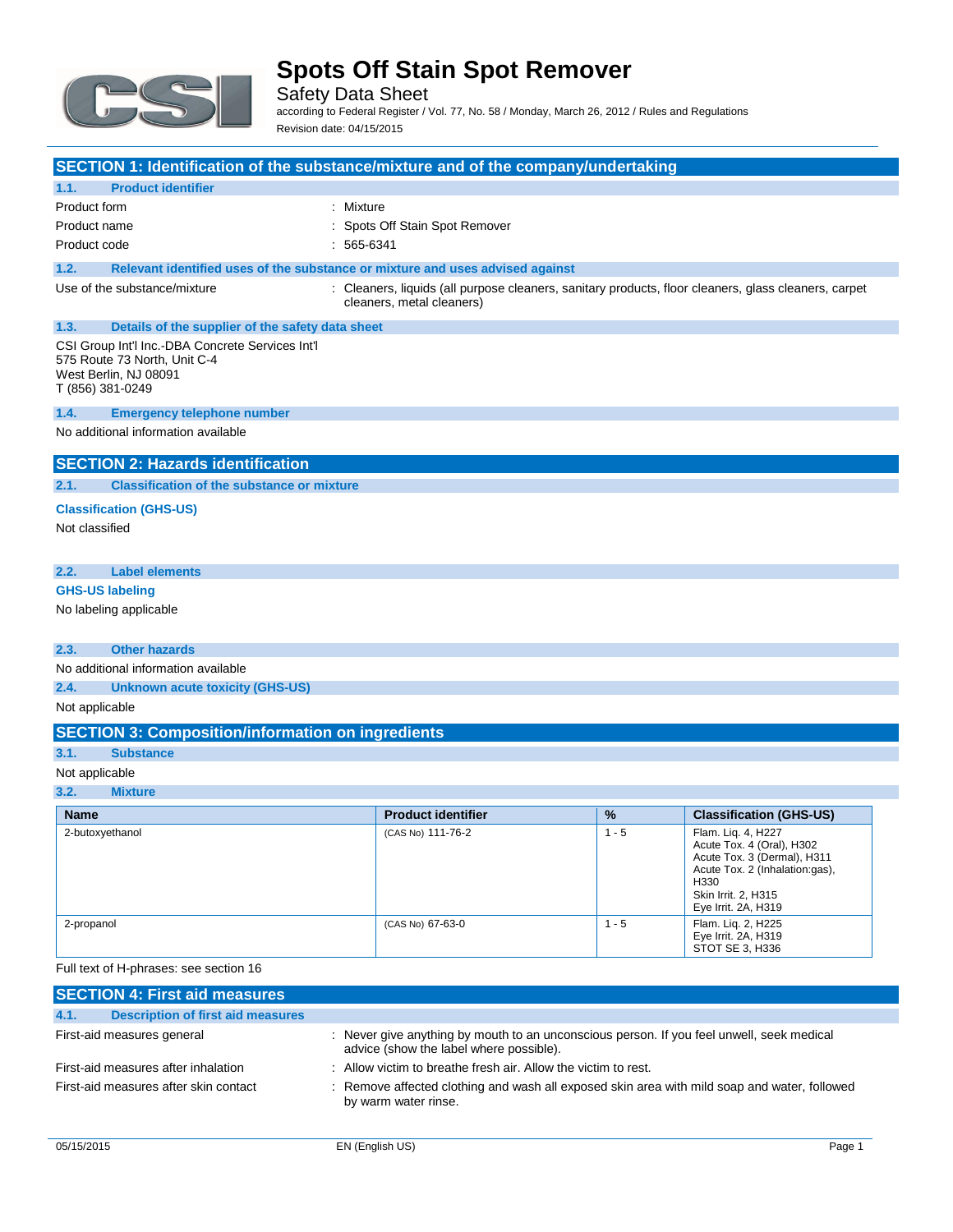Safety Data Sheet

according to Federal Register / Vol. 77, No. 58 / Monday, March 26, 2012 / Rules and Regulations First-aid measures after eye contact : Rinse cautiously with water for several minutes. Remove contact lenses, if present and easy to

|        |                                                                            | do. Continue rinsing. If eye irritation persists: Get medical advice/attention.                                                                                      |
|--------|----------------------------------------------------------------------------|----------------------------------------------------------------------------------------------------------------------------------------------------------------------|
|        | First-aid measures after ingestion                                         | : Rinse mouth. Do NOT induce vomiting. Obtain emergency medical attention.                                                                                           |
| 4.2.   | Most important symptoms and effects, both acute and delayed                |                                                                                                                                                                      |
|        | Symptoms/injuries after eye contact                                        | : Causes serious eye irritation.                                                                                                                                     |
| 4.3.   | Indication of any immediate medical attention and special treatment needed |                                                                                                                                                                      |
|        | No additional information available                                        |                                                                                                                                                                      |
|        | <b>SECTION 5: Firefighting measures</b>                                    |                                                                                                                                                                      |
| 5.1.   | <b>Extinguishing media</b>                                                 |                                                                                                                                                                      |
|        | Suitable extinguishing media                                               | : Foam. Dry powder. Carbon dioxide. Water spray. Sand.                                                                                                               |
|        | Unsuitable extinguishing media                                             | : Do not use a heavy water stream.                                                                                                                                   |
| 5.2.   | Special hazards arising from the substance or mixture                      |                                                                                                                                                                      |
|        | No additional information available                                        |                                                                                                                                                                      |
| 5.3.   | <b>Advice for firefighters</b>                                             |                                                                                                                                                                      |
|        | Firefighting instructions                                                  | : Use water spray or fog for cooling exposed containers. Exercise caution when fighting any<br>chemical fire. Prevent fire-fighting water from entering environment. |
|        | Protection during firefighting                                             | : Do not enter fire area without proper protective equipment, including respiratory protection.                                                                      |
|        |                                                                            |                                                                                                                                                                      |
|        | <b>SECTION 6: Accidental release measures</b>                              |                                                                                                                                                                      |
| 6.1.   | Personal precautions, protective equipment and emergency procedures        |                                                                                                                                                                      |
| 6.1.1. | For non-emergency personnel                                                |                                                                                                                                                                      |
|        | Emergency procedures                                                       | : Evacuate unnecessary personnel.                                                                                                                                    |
| 6.1.2. | For emergency responders                                                   |                                                                                                                                                                      |
|        | Protective equipment                                                       | : Equip cleanup crew with proper protection.                                                                                                                         |
|        | <b>Emergency procedures</b>                                                | : Ventilate area.                                                                                                                                                    |
| 6.2.   | <b>Environmental precautions</b>                                           |                                                                                                                                                                      |
|        |                                                                            | Prevent entry to sewers and public waters. Notify authorities if liquid enters sewers or public waters.                                                              |
| 6.3.   | Methods and material for containment and cleaning up                       |                                                                                                                                                                      |
|        | Methods for cleaning up                                                    | : Soak up spills with inert solids, such as clay or diatomaceous earth as soon as possible. Collect<br>spillage. Store away from other materials.                    |
| 6.4.   | <b>Reference to other sections</b>                                         |                                                                                                                                                                      |
|        | See Heading 8. Exposure controls and personal protection.                  |                                                                                                                                                                      |
|        | <b>SECTION 7: Handling and storage</b>                                     |                                                                                                                                                                      |

| 7.1. | <b>Precautions for safe handling</b>                         |                                                                                                                                                                                                              |
|------|--------------------------------------------------------------|--------------------------------------------------------------------------------------------------------------------------------------------------------------------------------------------------------------|
|      | Precautions for safe handling                                | : Wash hands and other exposed areas with mild soap and water before eating, drinking or<br>smoking and when leaving work. Provide good ventilation in process area to prevent formation<br>of vapor.        |
|      | Hygiene measures                                             | : Wash hands and forearms thoroughly after handling.                                                                                                                                                         |
| 7.2. | Conditions for safe storage, including any incompatibilities |                                                                                                                                                                                                              |
|      | Storage conditions                                           | : Keep only in the original container in a cool, well ventilated place away from heat, hot surfaces,<br>sparks, open flame and other ignition sources. No smoking. Keep container closed when not in<br>use. |
|      | Incompatible products                                        | : Strong bases. Strong acids.                                                                                                                                                                                |
|      | Incompatible materials                                       | : Sources of ignition. Direct sunlight.                                                                                                                                                                      |
| 7.3. | Specific end use(s)                                          |                                                                                                                                                                                                              |

No additional information available

|              |                                     | <b>SECTION 8: Exposure controls/personal protection</b> |     |
|--------------|-------------------------------------|---------------------------------------------------------|-----|
| 8.1.         | <b>Control parameters</b>           |                                                         |     |
|              | <b>Spots Off Stain Spot Remover</b> |                                                         |     |
| <b>ACGIH</b> |                                     | Not applicable                                          |     |
| <b>OSHA</b>  |                                     | Not applicable                                          |     |
| 05/15/2015   |                                     | EN (English US)                                         | 2/7 |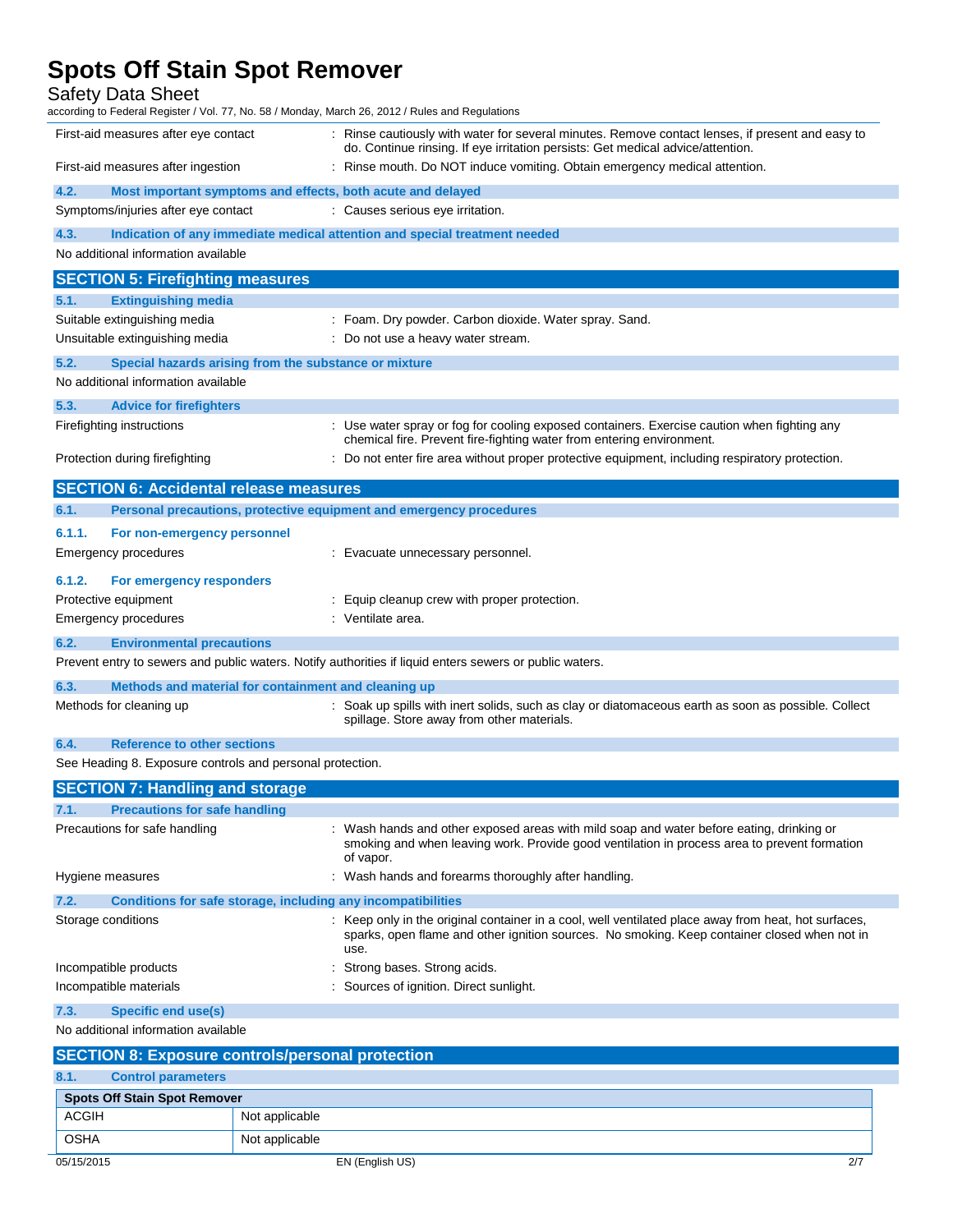#### Safety Data Sheet

according to Federal Register / Vol. 77, No. 58 / Monday, March 26, 2012 / Rules and Regulations

| 2-butoxyethanol (111-76-2) |                                     |                           |
|----------------------------|-------------------------------------|---------------------------|
| <b>ACGIH</b>               | ACGIH TWA (ppm)                     | 20 ppm                    |
| <b>ACGIH</b>               | ACGIH STEL (ppm)                    | 20 ppm                    |
| <b>ACGIH</b>               | Remark (ACGIH)                      | Eye & URT irr             |
| <b>OSHA</b>                | OSHA PEL (TWA) (mg/m <sup>3</sup> ) | $240$ mg/m <sup>3</sup>   |
| <b>OSHA</b>                | OSHA PEL (TWA) (ppm)                | 50 ppm                    |
| 2-propanol (67-63-0)       |                                     |                           |
| <b>ACGIH</b>               | ACGIH TWA (ppm)                     | 200 ppm                   |
| <b>ACGIH</b>               | ACGIH STEL (ppm)                    | $200$ ppm                 |
| <b>ACGIH</b>               | Remark (ACGIH)                      | Eye & URT irr; CNS impair |
| <b>OSHA</b>                | OSHA PEL (TWA) (mg/m <sup>3</sup> ) | $980$ mg/m <sup>3</sup>   |
| <b>OSHA</b>                | OSHA PEL (TWA) (ppm)                | 400 ppm                   |

| 8.2.<br><b>Exposure controls</b>                              |                                                                                                                                                                             |
|---------------------------------------------------------------|-----------------------------------------------------------------------------------------------------------------------------------------------------------------------------|
|                                                               |                                                                                                                                                                             |
| Personal protective equipment                                 | : Avoid all unnecessary exposure.                                                                                                                                           |
| Hand protection                                               | : Wear protective gloves/eye protection/face protection protective gloves.                                                                                                  |
| Eye protection                                                | : Chemical goggles or safety glasses.                                                                                                                                       |
| Respiratory protection                                        | : Wear appropriate mask.                                                                                                                                                    |
| Other information                                             | : Do not eat, drink or smoke during use.                                                                                                                                    |
| <b>SECTION 9: Physical and chemical properties</b>            |                                                                                                                                                                             |
| Information on basic physical and chemical properties<br>9.1. |                                                                                                                                                                             |
| Physical state                                                | : Liquid                                                                                                                                                                    |
| Color                                                         | : clear                                                                                                                                                                     |
| Odor                                                          | : lemon odor                                                                                                                                                                |
| Odor threshold                                                | : No data available                                                                                                                                                         |
| pH                                                            | : 8                                                                                                                                                                         |
| Melting point                                                 | : No data available                                                                                                                                                         |
| Freezing point                                                | : No data available                                                                                                                                                         |
| Boiling point                                                 | $: 212 - 220$ °F                                                                                                                                                            |
| Flash point                                                   | : No data available                                                                                                                                                         |
| Relative evaporation rate (butyl acetate=1)                   | : No data available                                                                                                                                                         |
| Flammability (solid, gas)                                     | : No data available                                                                                                                                                         |
| <b>Explosion limits</b>                                       | : No data available                                                                                                                                                         |
| <b>Explosive properties</b>                                   | : No data available                                                                                                                                                         |
| Oxidizing properties                                          | : No data available                                                                                                                                                         |
| Vapor pressure                                                | : No data available                                                                                                                                                         |
| Relative density                                              | : 1.03                                                                                                                                                                      |
| Relative vapor density at 20 °C                               | : Same as water                                                                                                                                                             |
| Solubility                                                    | Soluble in water.<br>Water: Solubility in water of component(s) of the mixture :<br>• : 14.6 g/100cm <sup>3</sup> • : • : • : • : 103 g/100ml • : 42 g/100ml • : 66 g/100ml |
| Log Pow                                                       | : No data available                                                                                                                                                         |
| Log Kow                                                       | : No data available                                                                                                                                                         |
| Auto-ignition temperature                                     | : No data available                                                                                                                                                         |
| Decomposition temperature                                     | : No data available                                                                                                                                                         |
| Viscosity                                                     | : No data available                                                                                                                                                         |

Viscosity, kinematic **intervalse in the Contract Contract Contract Contract Contract Contract Contract Contract Contract Contract Contract Contract Contract Contract Contract Contract Contract Contract Contract Contract Co** Viscosity, dynamic **intervalse in the Contract of Contract Available** : No data available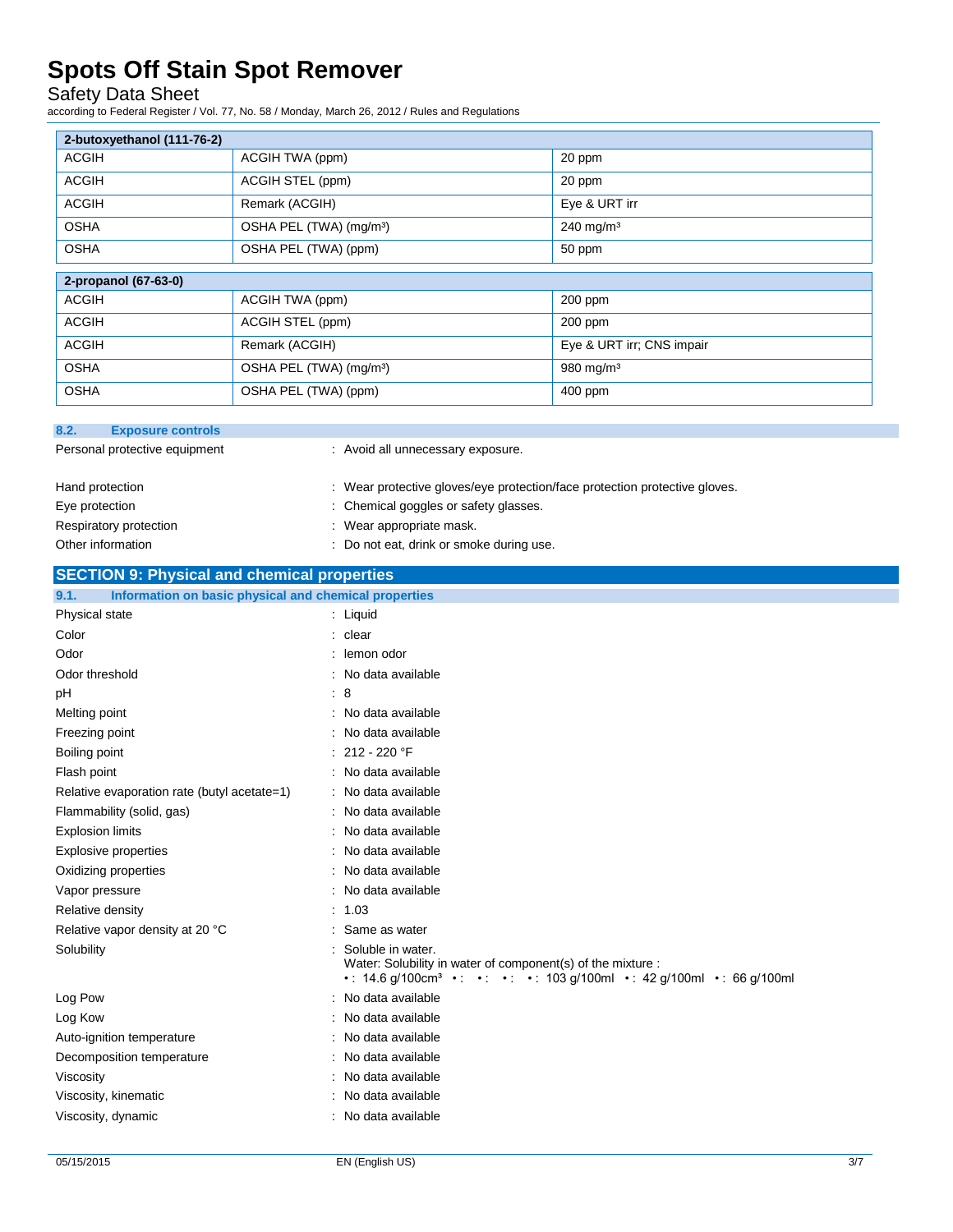Safety Data Sheet

according to Federal Register / Vol. 77, No. 58 / Monday, March 26, 2012 / Rules and Regulations

| 9.2.             | <b>Other information</b>                             |
|------------------|------------------------------------------------------|
|                  | No additional information available                  |
|                  |                                                      |
|                  | <b>SECTION 10: Stability and reactivity</b>          |
| 10.1.            | <b>Reactivity</b>                                    |
|                  | No additional information available                  |
| 10.2.            | <b>Chemical stability</b>                            |
|                  | Stable under normal conditions. Not established.     |
| 10.3.            | <b>Possibility of hazardous reactions</b>            |
| Not established. |                                                      |
|                  |                                                      |
| 10.4.            | <b>Conditions to avoid</b>                           |
|                  | Direct sunlight. Extremely high or low temperatures. |
| 10.5.            | <b>Incompatible materials</b>                        |
|                  | Strong acids. Strong bases.                          |
| 10.6.            | <b>Hazardous decomposition products</b>              |
|                  | Fume Carbon monovide Carbon diovide                  |

Fume. Carbon monoxide. Carbon dioxide.

### **SECTION 11: Toxicological information**

#### **11.1. Information on toxicological effects**

Acute toxicity **in the case of the case of the case of the case of the case of the case of the case of the case of the case of the case of the case of the case of the case of the case of the case of the case of the case of** 

| 2-butoxyethanol (111-76-2)        |                                                                                                                                                                             |
|-----------------------------------|-----------------------------------------------------------------------------------------------------------------------------------------------------------------------------|
| LD50 oral rat                     | 530 mg/kg (Rat: Equivalent or similar to OECD 401; Literature study; 1746 mg/kg bodyweight;<br>Rat; Experimental value)                                                     |
| LD50 dermal rat                   | > 2000 mg/kg body weight (Rat; Experimental value; OECD 402: Acute Dermal Toxicity)                                                                                         |
| LD50 dermal rabbit                | 435 mg/kg body weight (Rabbit; Experimental value; OECD 402: Acute Dermal Toxicity; 435<br>mg/kg bodyweight; Rabbit; Weight of evidence; Equivalent or similar to OECD 402) |
| LC50 inhalation rat (mg/l)        | 2.17 mg/l/4h (Rat; Experimental value; 2.35 mg/l/4h; Rat; Experimental value)                                                                                               |
| LC50 inhalation rat (ppm)         | 450 - 486 ppm/4h 450-486, Rat                                                                                                                                               |
| ATE US (oral)                     | 530.000 mg/kg body weight                                                                                                                                                   |
| ATE US (dermal)                   | 435.000 mg/kg body weight                                                                                                                                                   |
| ATE US (gases)                    | 450.000 ppmV/4h                                                                                                                                                             |
| ATE US (vapors)                   | 2.170 mg/l/4h                                                                                                                                                               |
| ATE US (dust, mist)               | 2.170 mg/l/4h                                                                                                                                                               |
| 2-propanol (67-63-0)              |                                                                                                                                                                             |
| LD50 oral rat                     | 5045 mg/kg (Rat; OECD 401: Acute Oral Toxicity; Experimental value; 5840 mg/kg<br>bodyweight; Rat)                                                                          |
| LD50 dermal rabbit                | 12870 mg/kg (Rabbit; Experimental value; Equivalent or similar to OECD 402; 16.4; Rabbit)                                                                                   |
| LC50 inhalation rat (mg/l)        | 73 mg/l/4h (Rat)                                                                                                                                                            |
| ATE US (oral)                     | 5045.000 mg/kg body weight                                                                                                                                                  |
| ATE US (dermal)                   | 12870.000 mg/kg body weight                                                                                                                                                 |
| ATE US (vapors)                   | 73.000 mg/l/4h                                                                                                                                                              |
| ATE US (dust, mist)               | 73.000 mg/l/4h                                                                                                                                                              |
| Skin corrosion/irritation         | Not classified                                                                                                                                                              |
|                                   | pH: 8                                                                                                                                                                       |
| Serious eye damage/irritation     | : Not classified                                                                                                                                                            |
|                                   | pH: 8                                                                                                                                                                       |
| Respiratory or skin sensitization | Not classified                                                                                                                                                              |
| Germ cell mutagenicity            | Not classified                                                                                                                                                              |
| Carcinogenicity                   | Not classified<br>٠                                                                                                                                                         |
| 2-butoxyethanol (111-76-2)        |                                                                                                                                                                             |
| <b>IARC</b> group                 | 3 - Not classifiable                                                                                                                                                        |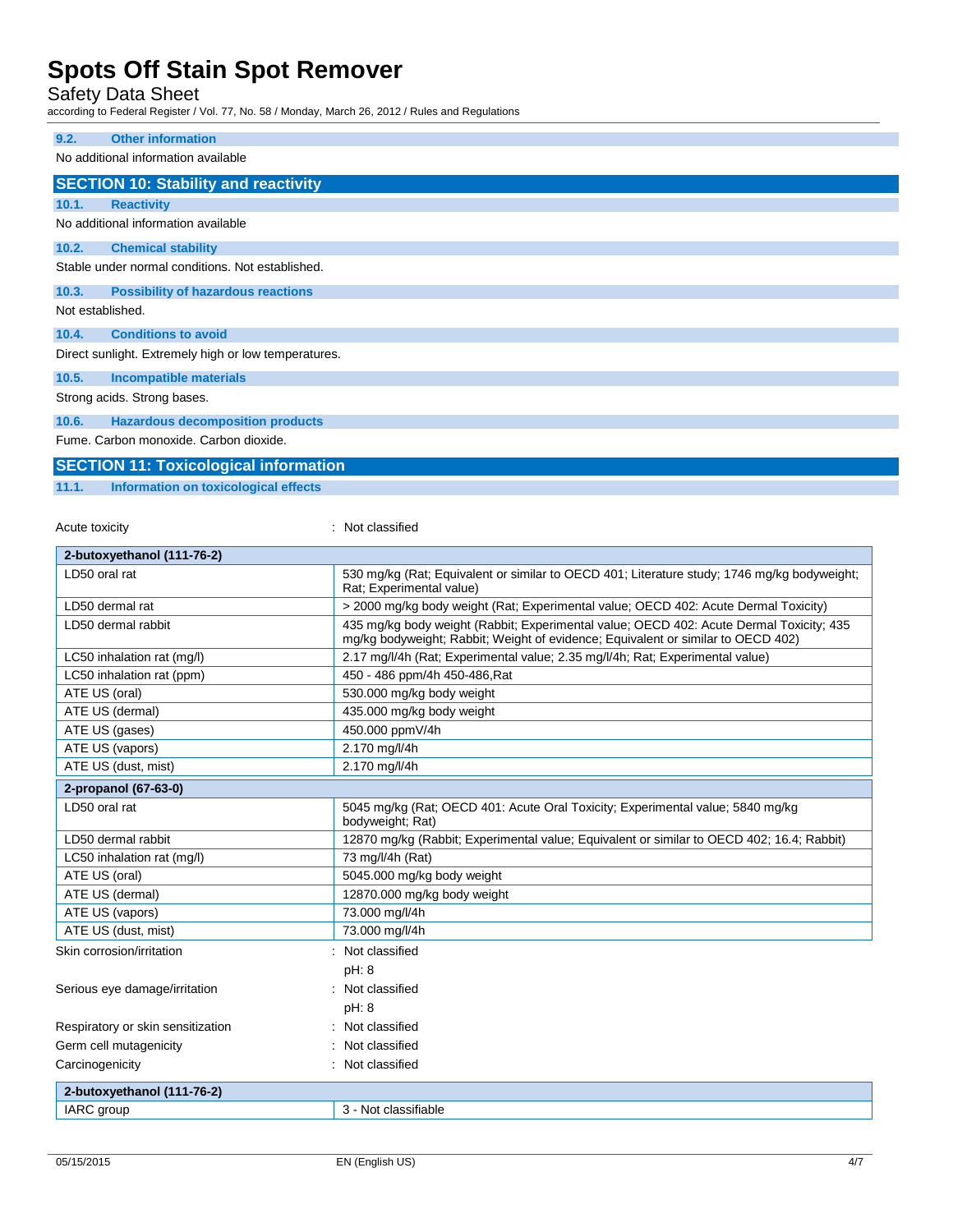#### Safety Data Sheet

according to Federal Register / Vol. 77, No. 58 / Monday, March 26, 2012 / Rules and Regulations

| 2-propanol (67-63-0)                                   |                                                                     |
|--------------------------------------------------------|---------------------------------------------------------------------|
| IARC group                                             | 3 - Not classifiable                                                |
| Reproductive toxicity                                  | Not classified                                                      |
| Specific target organ toxicity (single exposure)       | : Not classified                                                    |
| Specific target organ toxicity (repeated<br>exposure)  | : Not classified                                                    |
| Aspiration hazard<br>٠.                                | Not classified                                                      |
| Potential Adverse human health effects and<br>symptoms | : Based on available data, the classification criteria are not met. |
| Symptoms/injuries after eye contact                    | Causes serious eye irritation.                                      |

#### **SECTION 12: Ecological information**

**12.1. Toxicity**

| 2-butoxyethanol (111-76-2)    |                                                              |  |
|-------------------------------|--------------------------------------------------------------|--|
| LC50 fish 1                   | 116 ppm (96 h; Cyprinodon variegatus; Nominal concentration) |  |
| EC50 Daphnia 1                | 1700 mg/l (48 h; Daphnia sp.; Nominal concentration)         |  |
| LC50 fish 2                   | 1341 ppm (96 h; Lepomis macrochirus)                         |  |
| EC50 Daphnia 2                | 1720 mg/l (24 h; Daphnia magna)                              |  |
| TLM fish 1                    | 100 - 1000,96 h; Pisces                                      |  |
| TLM other aquatic organisms 1 | 100 - 1000,96 h                                              |  |
| Threshold limit algae 1       | 900 mg/l (168 h; Scenedesmus quadricauda)                    |  |
| Threshold limit algae 2       | 35 mg/l (192 h; Microcystis aeruginosa)                      |  |
| 2-propanol (67-63-0)          |                                                              |  |
| LC50 fish 1                   | 4200 mg/l (96 h; Rasbora heteromorpha; Flow-through system)  |  |
| EC50 Daphnia 1                | 10000 mg/l (48 h; Daphnia magna)                             |  |
| LC50 fish 2                   | 9640 mg/l (96 h; Pimephales promelas; Lethal)                |  |
| EC50 Daphnia 2                | 13299 mg/l (48 h; Daphnia magna)                             |  |
| Threshold limit algae 1       | > 1000 mg/l (72 h; Scenedesmus subspicatus; Growth rate)     |  |
| Threshold limit algae 2       | 1800 mg/l (72 h; Algae; Cell numbers)                        |  |

#### **12.2. Persistence and degradability**

| <b>Spots Off Stain Spot Remover</b>       |                                                                                                                                                                           |  |
|-------------------------------------------|---------------------------------------------------------------------------------------------------------------------------------------------------------------------------|--|
| Persistence and degradability             | Not established.                                                                                                                                                          |  |
| 2-butoxyethanol (111-76-2)                |                                                                                                                                                                           |  |
| Persistence and degradability             | Readily biodegradable in water. Biodegradable in the soil. Photodegradation in the air.                                                                                   |  |
| Biochemical oxygen demand (BOD)           | 0.71 g O <sub>2</sub> /g substance                                                                                                                                        |  |
| Chemical oxygen demand (COD)              | 2.20 g $O_2$ /g substance                                                                                                                                                 |  |
| ThOD                                      | 2.305 g O <sub>2</sub> /g substance                                                                                                                                       |  |
| BOD (% of ThOD)                           | 0.31 % ThOD                                                                                                                                                               |  |
| 2-propanol (67-63-0)                      |                                                                                                                                                                           |  |
| Persistence and degradability             | Readily biodegradable in water. Biodegradable in the soil. Biodegradable in the soil under<br>anaerobic conditions. No (test)data on mobility of the substance available. |  |
| Biochemical oxygen demand (BOD)           | 1.19 g O <sub>2</sub> /g substance                                                                                                                                        |  |
| Chemical oxygen demand (COD)              | 2.23 g O <sub>2</sub> /g substance                                                                                                                                        |  |
| ThOD                                      | 2.40 g $O_2$ /g substance                                                                                                                                                 |  |
| BOD (% of ThOD)                           | 0.49 % ThOD                                                                                                                                                               |  |
| 12.3.<br><b>Bioaccumulative potential</b> |                                                                                                                                                                           |  |
| <b>Spots Off Stain Spot Remover</b>       |                                                                                                                                                                           |  |
| Bioaccumulative potential                 | Not established.                                                                                                                                                          |  |
| 2-butoxyethanol (111-76-2)                |                                                                                                                                                                           |  |
| Log Pow                                   | 0.81 (Experimental value; BASF test; 25 °C)                                                                                                                               |  |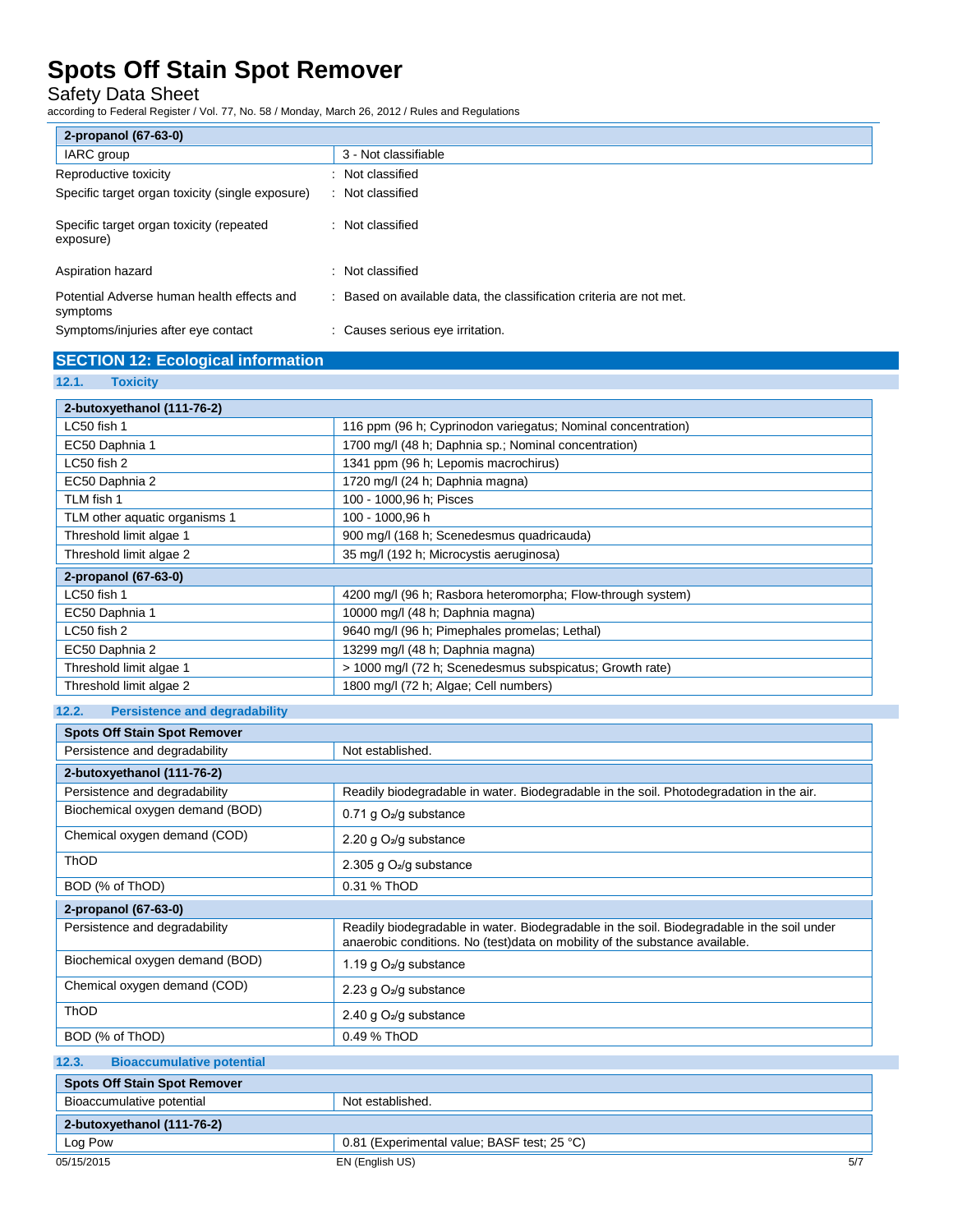Safety Data Sheet

according to Federal Register / Vol. 77, No. 58 / Monday, March 26, 2012 / Rules and Regulations

| 2-butoxyethanol (111-76-2)                                                                                            |                                                                           |  |
|-----------------------------------------------------------------------------------------------------------------------|---------------------------------------------------------------------------|--|
| Bioaccumulative potential                                                                                             | Low potential for bioaccumulation (Log Kow $<$ 4).                        |  |
| 2-propanol (67-63-0)                                                                                                  |                                                                           |  |
| Log Pow                                                                                                               | 0.05 (Experimental value)                                                 |  |
| Bioaccumulative potential                                                                                             | Low potential for bioaccumulation (Log Kow < 4).                          |  |
| 12.4.<br><b>Mobility in soil</b>                                                                                      |                                                                           |  |
| 2-butoxyethanol (111-76-2)                                                                                            |                                                                           |  |
| Surface tension                                                                                                       | 0.027 N/m (25 °C)                                                         |  |
| 2-propanol (67-63-0)                                                                                                  |                                                                           |  |
| Surface tension                                                                                                       | 0.021 N/m (25 °C)                                                         |  |
| 12.5.<br><b>Other adverse effects</b>                                                                                 |                                                                           |  |
| Effect on the global warming                                                                                          | : No known ecological damage caused by this product.                      |  |
| Other information                                                                                                     | : Avoid release to the environment.                                       |  |
| <b>SECTION 13: Disposal considerations</b>                                                                            |                                                                           |  |
| 13.1.<br><b>Waste treatment methods</b>                                                                               |                                                                           |  |
| Waste disposal recommendations                                                                                        | : Dispose in a safe manner in accordance with local/national regulations. |  |
| Ecology - waste materials                                                                                             | : Avoid release to the environment.                                       |  |
| <b>SECTION 14: Transport information</b>                                                                              |                                                                           |  |
| <b>Department of Transportation (DOT)</b>                                                                             |                                                                           |  |
| In accordance with DOT                                                                                                |                                                                           |  |
| Not regulated for transport                                                                                           |                                                                           |  |
| <b>Additional information</b>                                                                                         |                                                                           |  |
| Other information                                                                                                     | : No supplementary information available.                                 |  |
|                                                                                                                       |                                                                           |  |
| <b>ADR</b>                                                                                                            |                                                                           |  |
| No additional information available                                                                                   |                                                                           |  |
| <b>Transport by sea</b>                                                                                               |                                                                           |  |
| No additional information available                                                                                   |                                                                           |  |
| <b>Air transport</b>                                                                                                  |                                                                           |  |
| No additional information available                                                                                   |                                                                           |  |
| <b>SECTION 15: Regulatory information</b>                                                                             |                                                                           |  |
| <b>15.1. US Federal regulations</b>                                                                                   |                                                                           |  |
| 2-butoxyethanol (111-76-2)                                                                                            |                                                                           |  |
| Listed on the United States TSCA (Toxic Substances Control Act) inventory                                             |                                                                           |  |
| 2-propanol (67-63-0)                                                                                                  |                                                                           |  |
| Listed on the United States TSCA (Toxic Substances Control Act) inventory<br>Listed on United States SARA Section 313 |                                                                           |  |
| 15.2. International regulations                                                                                       |                                                                           |  |
| <b>CANADA</b><br>No additional information available                                                                  |                                                                           |  |
| <b>EU-Regulations</b><br>No additional information available                                                          |                                                                           |  |
| Classification according to Regulation (EC) No. 1272/2008 [CLP]                                                       |                                                                           |  |
|                                                                                                                       |                                                                           |  |

No additional information available

**Classification according to Directive 67/548/EEC [DSD] or 1999/45/EC [DPD]** Not classified